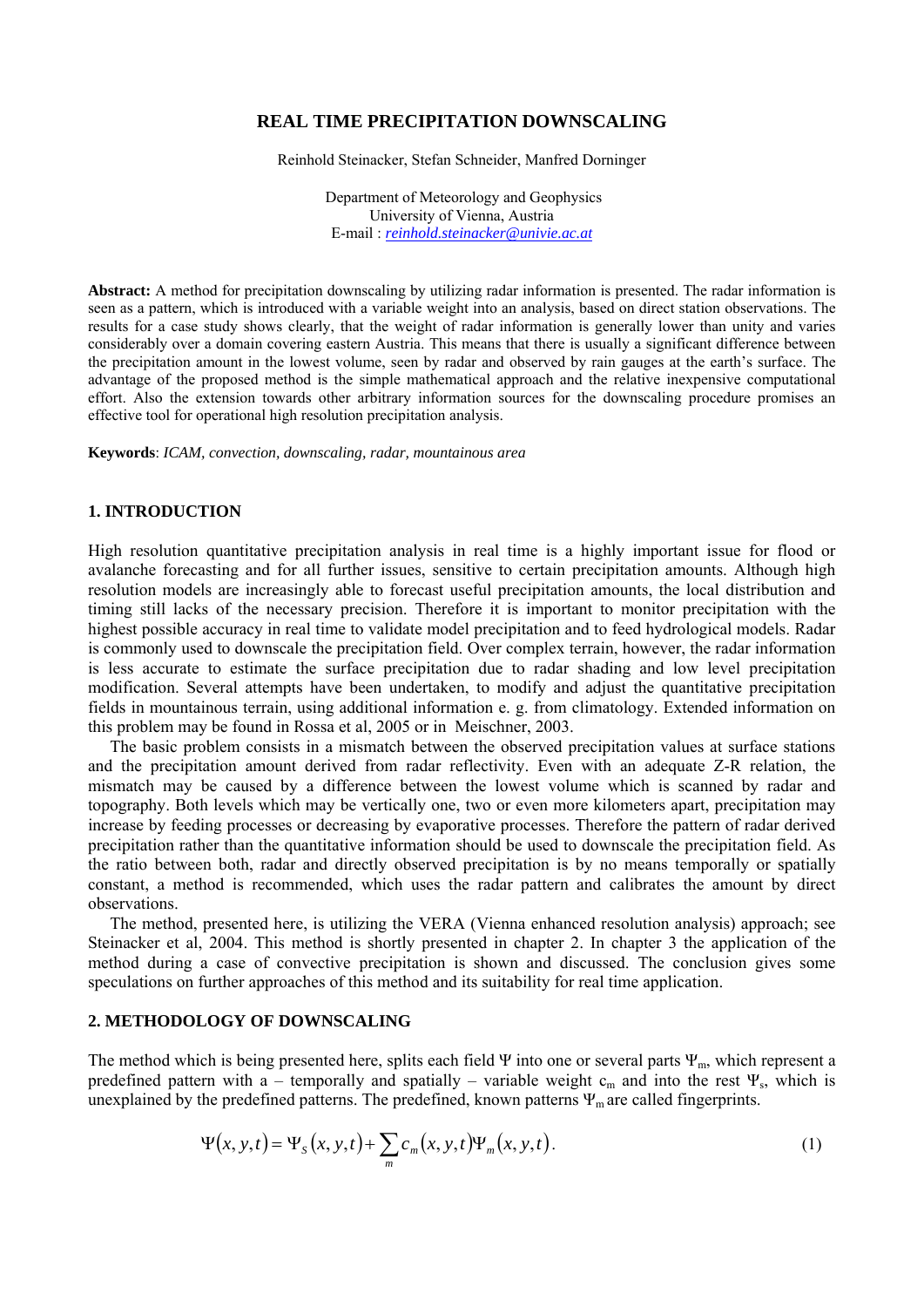The solution for the Ψ and  $c_m$  at each grid point of an analysis domain at a fixed time is yielded by a smoothing constraint, e. g. by minimizing a cost function of the integral of the first and/or second spatial derivatives of both,  $\Psi_s$  and  $c_m$ . The method is closely related to a thin plate spline solution. A detailed description of the mathematical formulation and solution can be found in Steinacker et al, 2004.

For a precipitation analysis  $\Psi$  is the precipitation amount as observed by the surface station network, typically available from a station network with approximately ten or several tens of km distance.  $\Psi_m = \Psi_{\text{radar}}$ is the precipitation field as given by a radar network with a typical spatial resolution on the order of one km. Depending on the matching between the radar precipitation and the observed precipitation data at the stations the weight of the radar pattern (fingerprint) is taken into account in the analysis to refine (downscale) the final analysis.

# **3. CASE STUDY**

For a summertime case (25 July, 2005) with wide spread convection over the Eastern Alps, see figures 1a



**Figure 1 (a, left):** 12 houly precipitation field on 25 July 2005 between 0600 and 1800 UTC as derived from radar, which is used as fingerprint, **(b, right)** same as left but analyzed from available synoptic station (dots) values. 25.7.2005, 18UTC: c-Feld \*10, .max-FP, 8km Gitter 25.7.2005. 18UTC: 12h Niederschlag, max-EP



**Figure 2 (a, left):** weighting factor (multiplied by 19) for the radar fingerprint as determined by the downscaling method, **(b, right)** VERA analysis downscaled with the aid of the radar fingerprint.